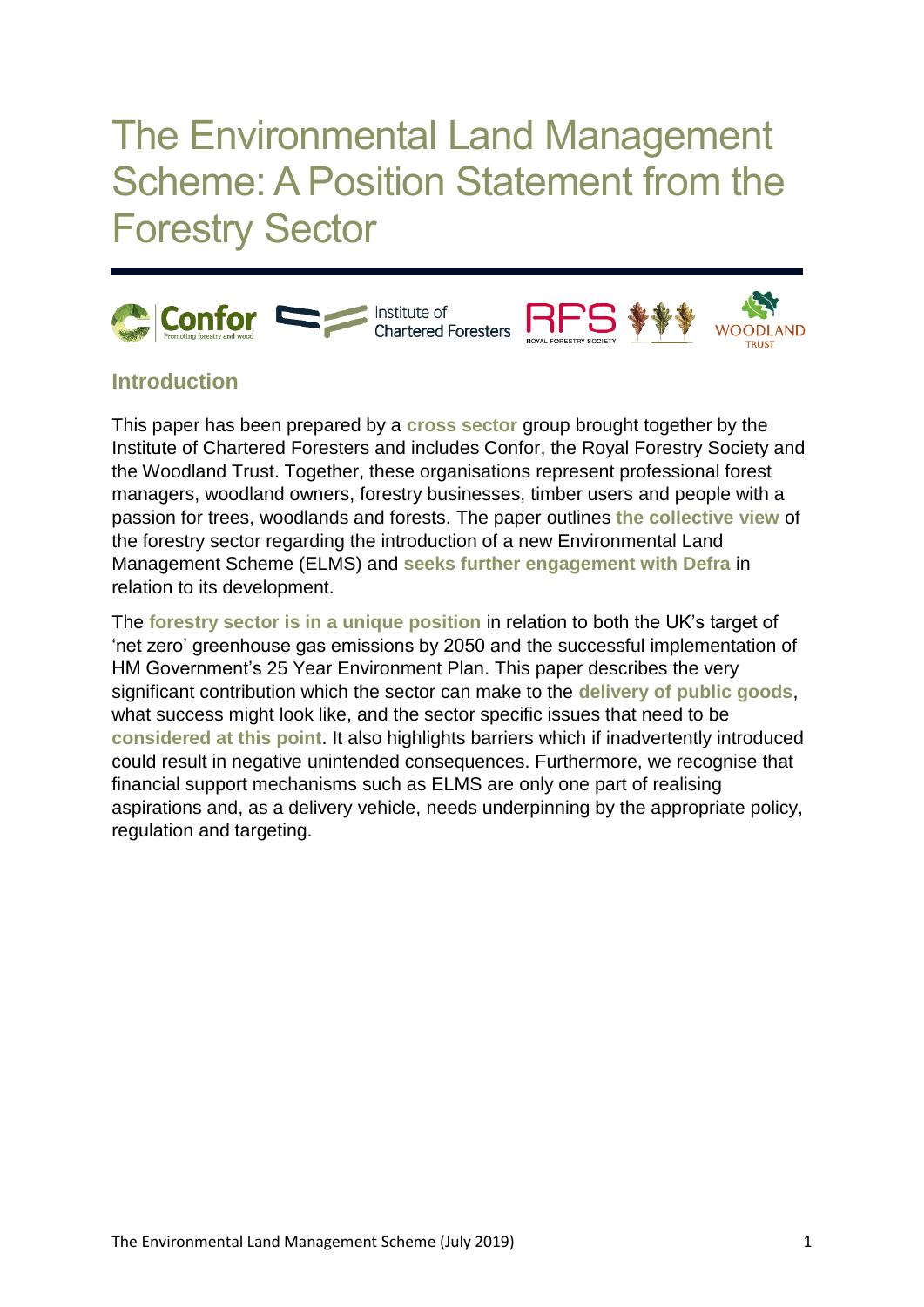## **The Potential of Forestry to Deliver Government's 25 Year Environment Plan Goals**

*Trees, woodlands and forestry are in a powerful and unrivalled position by which to deliver many of the outcomes measured by the Government's 25 Year Environment Plan Indicator Framework.*

**M** 

A Green Future: Our 25 Year Plan to Improve the Environment



| <b>THE GOAL</b>                                                                      | <b>WHAT FORESTRY CAN DO</b>                                                                                                                                                                                                                                                           |
|--------------------------------------------------------------------------------------|---------------------------------------------------------------------------------------------------------------------------------------------------------------------------------------------------------------------------------------------------------------------------------------|
| <b>Clean air</b>                                                                     | Trees and woodlands filter particulates, remove<br>pollutants and reduce harmful emissions. For<br>example, ammonia emissions from indoor poultry<br>units can be significantly lowered by appropriately<br>designed woodland.                                                        |
| <b>Clean and plentiful water</b>                                                     | By filtering chemicals and sediment, trees help to<br>provide a clean source of water for drinking,<br>irrigation and commercial use. Woodlands regulate<br>run-off from land, so supporting water supply by<br>enabling more dependable storage and extraction.                      |
| <b>Thriving plants and wildlife</b>                                                  | Trees and woodlands enable a wide variety of plants<br>and animals to thrive in a relatively extensively<br>managed environment. Low chemical inputs and a<br>mosaic of habitats provide for a rich biodiversity.                                                                     |
| A reduced risk of harm from<br>environmental hazards such as<br>flooding and drought | The role of woodlands in natural flood management<br>has been shown to have significant benefits. They<br>can also reduce wildfire risk by lowering ground<br>temperatures and encouraging more fire-resistant<br>vegetation.                                                         |
| <b>Using resources from nature</b><br>more sustainably and efficiently               | Forestry, compared to other land uses, is a resource<br>efficient sector that has low inputs yet produces a<br>product that is sustainable and can be used to<br>replace many other materials with higher impacts.                                                                    |
| <b>Enhanced beauty, heritage and</b><br>engagement with the natural<br>environment   | Well-designed treescapes and woodlands can<br>enhance England's countryside whilst providing<br>places for people to exercise. Learning outside the<br>classroom programmes have shown how trees can<br>help people engage with their natural environment,<br>with multiple benefits. |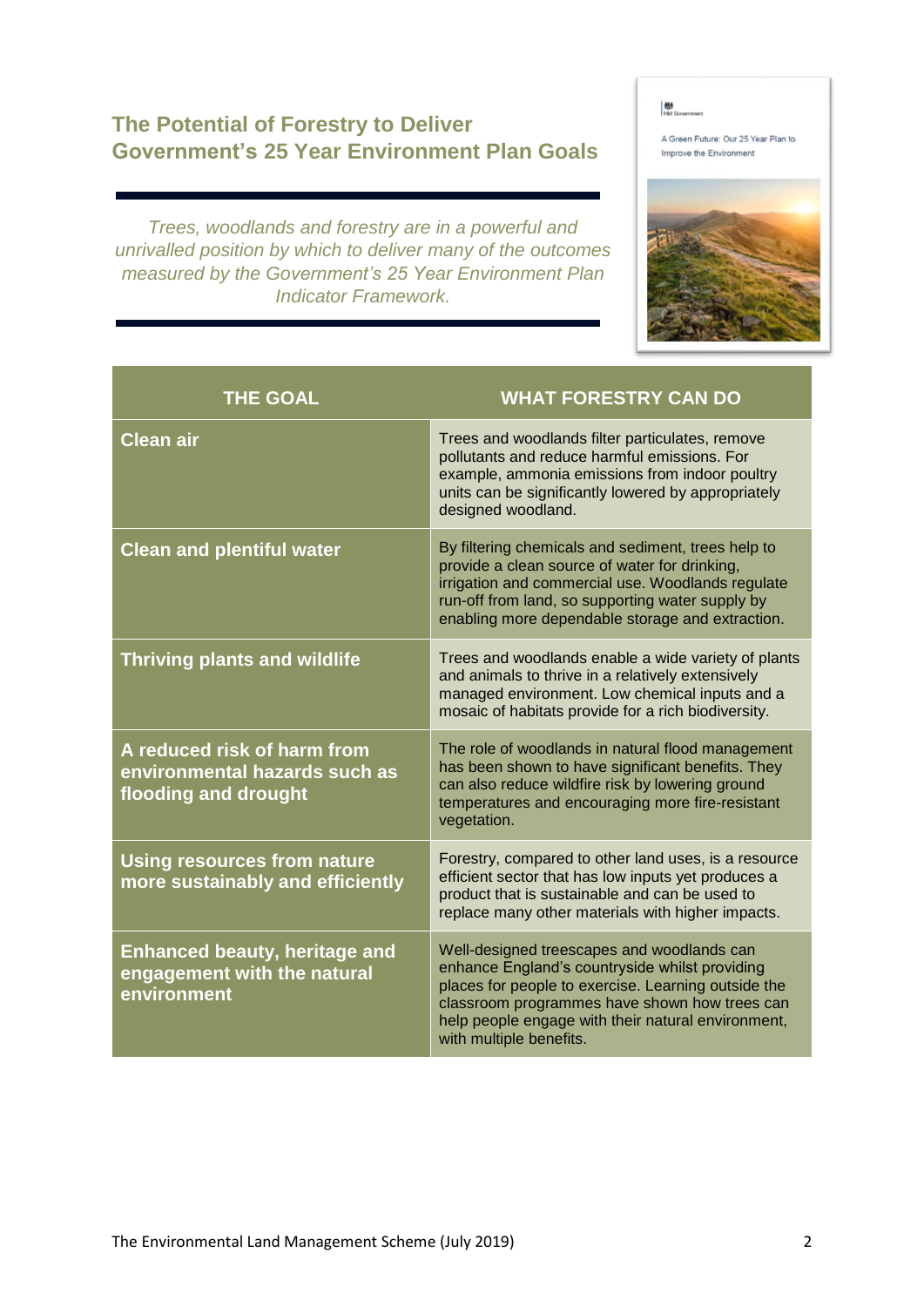# **What Success Might Look Like: Forestry and ELMS Working Together**



*A successful Environmental Land Management Scheme could support the forestry sector to provide significant and meaningful outcomes.*

#### **Increased Woodland Creation**

In recent months a number of reports have called for enhanced levels of woodland creation in the UK and provided compelling evidence for both the need and potential. For example, the Committee on Climate Change calls for 50,000ha per year (High Biomass Scenario<sup>1</sup>) whilst the RSA/RAE<sup>2</sup> calls for 57,000ha per year. The forest industries trade association, Confor, in a review<sup>3</sup> of existing targets and reports, has called for 40,000ha per year. This includes productive woodland, new native woodland and woodlands close to where people live and work.

Whilst other issues are involved, the current agricultural support mechanisms militate against the planting of trees, as evidenced by current woodland creation levels in England. Land availability, a current constraining factor, is likely to increase after the UK exits the EU and landowners are seeking opportunities for other beneficial enterprises. In many parts of England, forestry has a key role to play in this situation.

### **More Woodland Being Managed**

England has just over 1.3million ha of woodland<sup>4</sup>. Approximately 59% of this is managed in a recognised way<sup>5</sup>. The remaining 41%, which is largely broadleaf and in smaller woodlands situated on farms and on land owned by other 'nonprofessional' owners, is probably in declining condition $6$  and represents a lost opportunity in terms of sustainable timber production, job creation, biodiversity, landscape impact and recreational resource.

### **Addressing Climate Change**

As recognised by the Committee on Climate Change<sup>7</sup>, transformational land use change is required if the UK is to achieve it greenhouse gas emissions targets. By sequestering carbon as they produce timber, forests provide a source of low embedded carbon substitutes for materials such as concrete and steel. At the end of their lifecycle, this material can in turn be utilised to produce low carbon energy.

<sup>&</sup>lt;sup>1</sup> The Committee on Climate Change. Biomass in a low carbon economy (2018)

<sup>2</sup> Royal Society & Royal Academy of Engineering. Greenhouse gas removal (2018)

<sup>3</sup> <http://www.confor.org.uk/media/247403/woodland-carbon-targets-for-the-uk-april-2019.pdf>

<sup>4</sup> Forest Research. Forestry Statistics 2018

<sup>5</sup> Forestry Commission. Corporate Plan Performance Indicators 2018

<sup>6</sup> Wildlife and Countryside Link. Position Statement (2009)

<sup>&</sup>lt;sup>7</sup> The Committee on Climate Change. Land use: Reducing emissions and preparing for climate change (2018).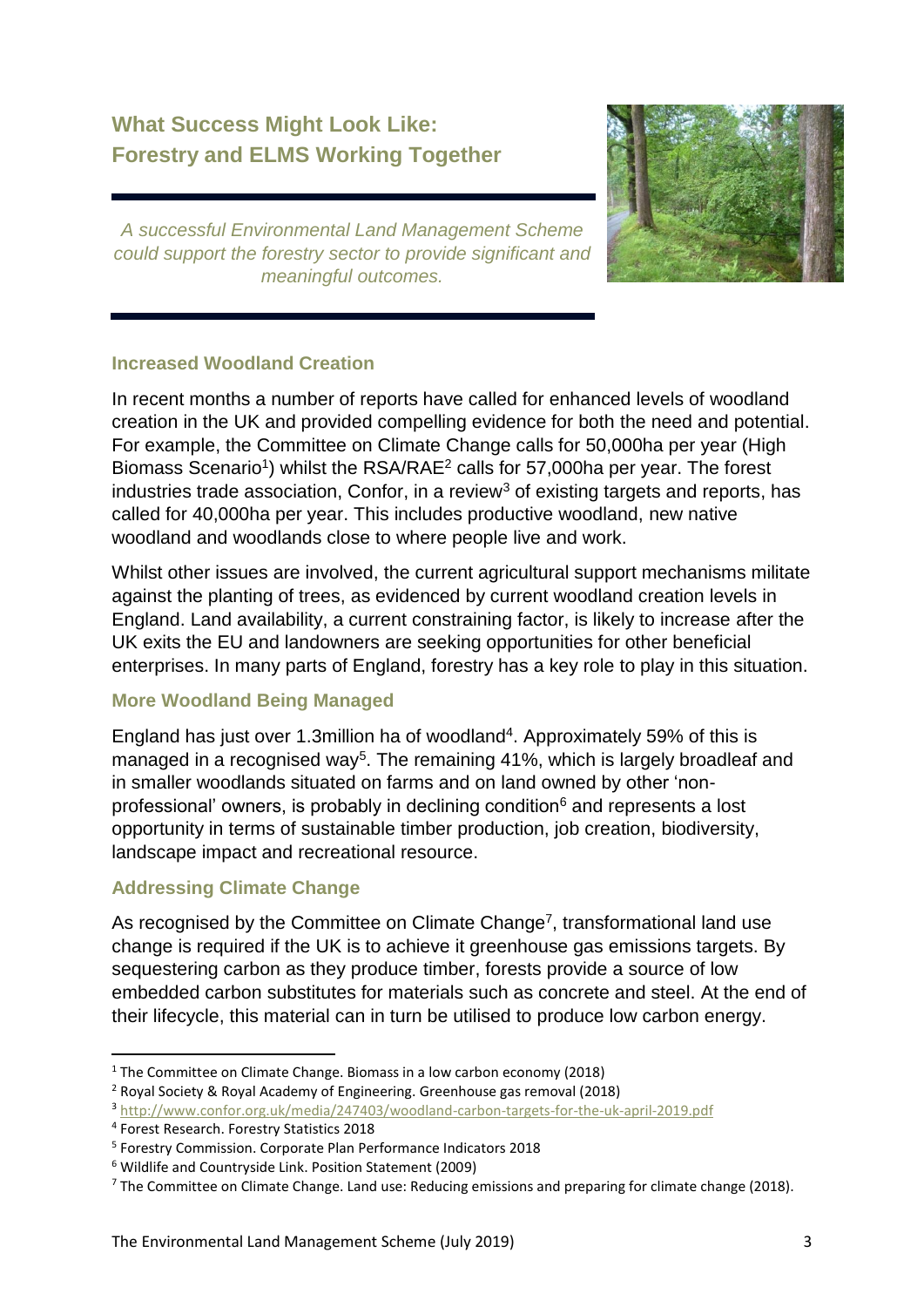Forest soils also lock up significant quantities of carbon, and the shading effect of trees reduces ambient temperatures. The severity and impact of natural phenomena which are predicted to increase as a result of climate change, such as flooding and wildfire, can also be reduced by appropriately sited and managed forests. Sustainable forest management, as a sector, is unique in being able to deliver these climate change mitigation benefits whilst continuing to provide raw materials and public goods for industry and society.

#### **Securing Plant Health**

Recent years have seen a significant increase in the number of invasive tree pests and diseases entering the UK $8$ . The forestry sector is at the forefront of both dealing with the effects of these incidents and working to reduce their likelihood and impact in the future. Buying in plants from abroad, the use of imported timber and increased travel opportunities all provide routes for the introduction of new threats. The industry, working to long term targets and with the security of stable support mechanisms and policy, can foster the growth of a domestic nursery sector and timber products industry, substituting imports and reducing plant health vectors.

#### **Thriving Rural Communities**

An active forest industry can support regeneration and investment in rural areas. It provides three times the economic output of farming, spends double in the local economy and a comparable number of jobs to agriculture<sup>9</sup>. Taking into account the enhanced opportunities for tourism and recreation enterprises, in comparison to farming, employment in forestry increases still further. These opportunities encourage young people to stay in rural areas, halting the increase in an aging population and attendant public service provision. Disruptive events such as flooding and wildfire are reduced and resilience increases.

<sup>&</sup>lt;sup>8</sup> Spencer, J. (2018). Quarterly Journal of Forestry 112(1), 53-61. Forest Resilience in British Forests, Woods and Plantations - the ecological components. Spencer, J. (2018).

<sup>9</sup> SAC Consulting. Eskdalemuir: A Comparison of forestry and hill farming; productivity and economic impact (2014)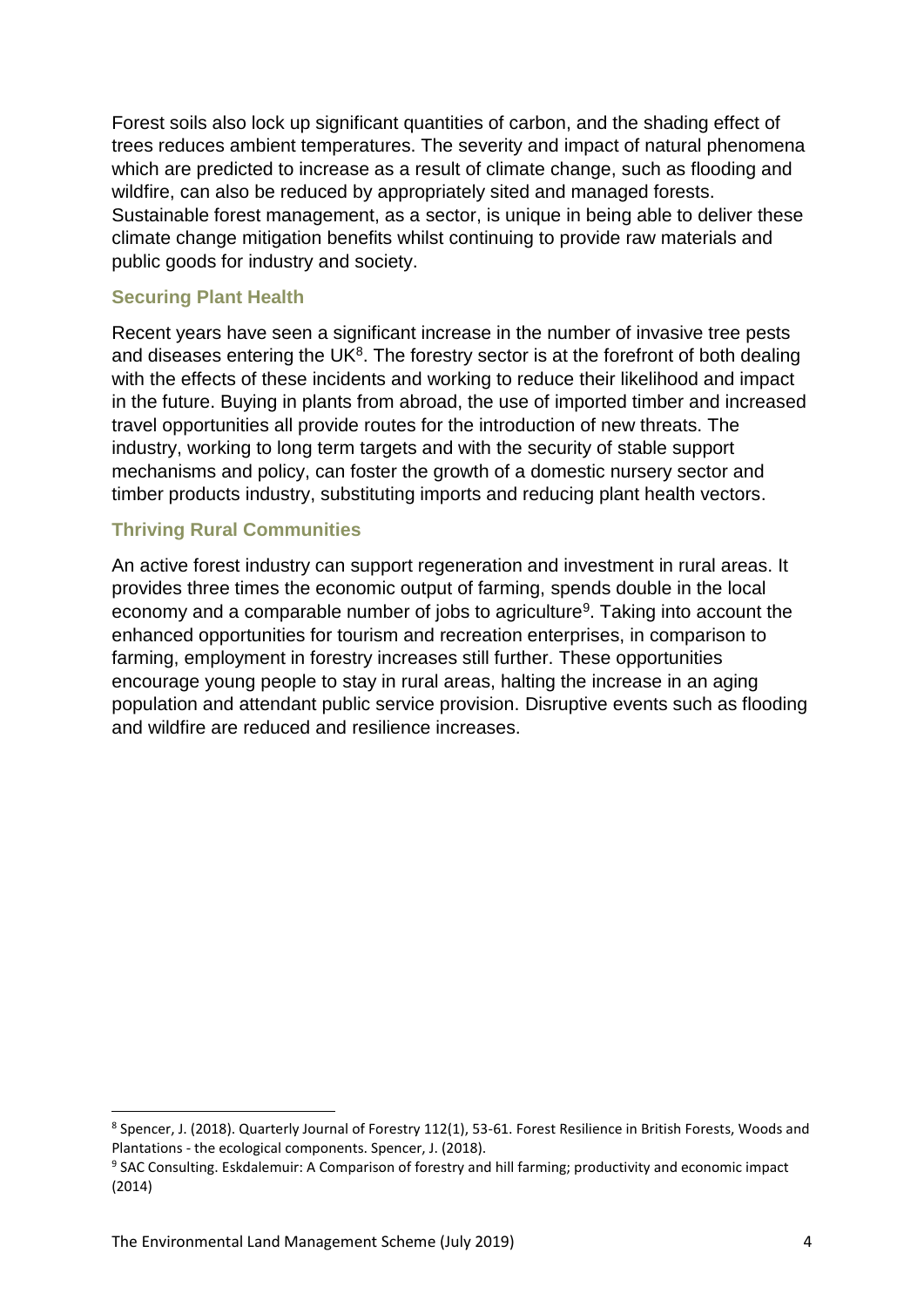# **Ensuring Success – Designing a Scheme that Works for Government and Industry**



*To achieve this success, the sector is keen to engage with Defra to address the following issues*

| <b>ISSUE</b>                              | <b>WHAT NEEDS TO BE CONSIDERED</b>                                                                                                                                                                                                                                                                                                                                                                     |
|-------------------------------------------|--------------------------------------------------------------------------------------------------------------------------------------------------------------------------------------------------------------------------------------------------------------------------------------------------------------------------------------------------------------------------------------------------------|
| <b>Advice</b>                             | There is a clear need to retain and grow the existing woodland advisory<br>capacity. Its loss or diminution would result in reduced compliance with<br>regulatory standards and delivery of 25 Year Environment Plan Outcome<br>Indicators. The sector is in a strong position to bring learning from across the<br>UK and to participate in the development of advisory services within ELMS.         |
| <b>Annualisation</b>                      | The annualisation of payments and removal of capital grants would need<br>careful consideration if woodland creation targets are to be achieved.<br>Supporting the sector to test and trial this approach will provide resource to<br>explore this issue fully.                                                                                                                                        |
| <b>Carbon</b><br><b>Markets</b>           | Care is required to consider how market-based carbon schemes, the<br>Woodland Carbon Fund and the newly announced Woodland Carbon<br>Guarantee scheme will complement and interact with ELMS to ensure that<br>additionality is retained and that unintended consequences don't reduce the<br>opportunity to harness these interventions.                                                              |
| <b>Flexibility</b>                        | Forests are dynamic entities which react to natural and man-made influences<br>in not always entirely predictable ways. Unlike agriculture, where inputs and<br>outputs are measured on an annual basis, they operate on very long-term<br>lifecycles (50+ years). Recognising that inputs may need to adjust to reflect<br>emerging threats and opportunities will support enterprise and innovation. |
| Land<br><b>Management</b><br><b>Plans</b> | The adoption of unified Land Management Plans (LMPs) raises issues such<br>as the comparative roles of specialist advisors within the process, their fit with<br>market-based standards such as the UK Woodland Assurance Scheme<br>(UKWAS) and how existing woodland management plans are to be<br>incorporated into LMPs during the transition phase.                                                |
| <b>Land Use</b><br><b>Integration</b>     | Woodlands are often one of several enterprises on a land holding. Integrating<br>land uses so that the overall benefit is optimised requires a scheme to<br>recognise the inter-dependence of two or more enterprises, leading to<br>increased economic resilience and productivity.                                                                                                                   |
| <b>Productivity</b><br><b>Measures</b>    | There are numerous excellent examples of how forestry has harnessed<br>productivity measures to yield growth, efficiency and innovation. This learning<br>should be taken advantage of when developing the new productivity measures<br>during the transition period to ELMS.                                                                                                                          |
| <b>Regulatory</b><br><b>Permission</b>    | The current support mechanism provides both sign off for financial support<br>and the required regulatory permissions, in one process. To reduce                                                                                                                                                                                                                                                       |